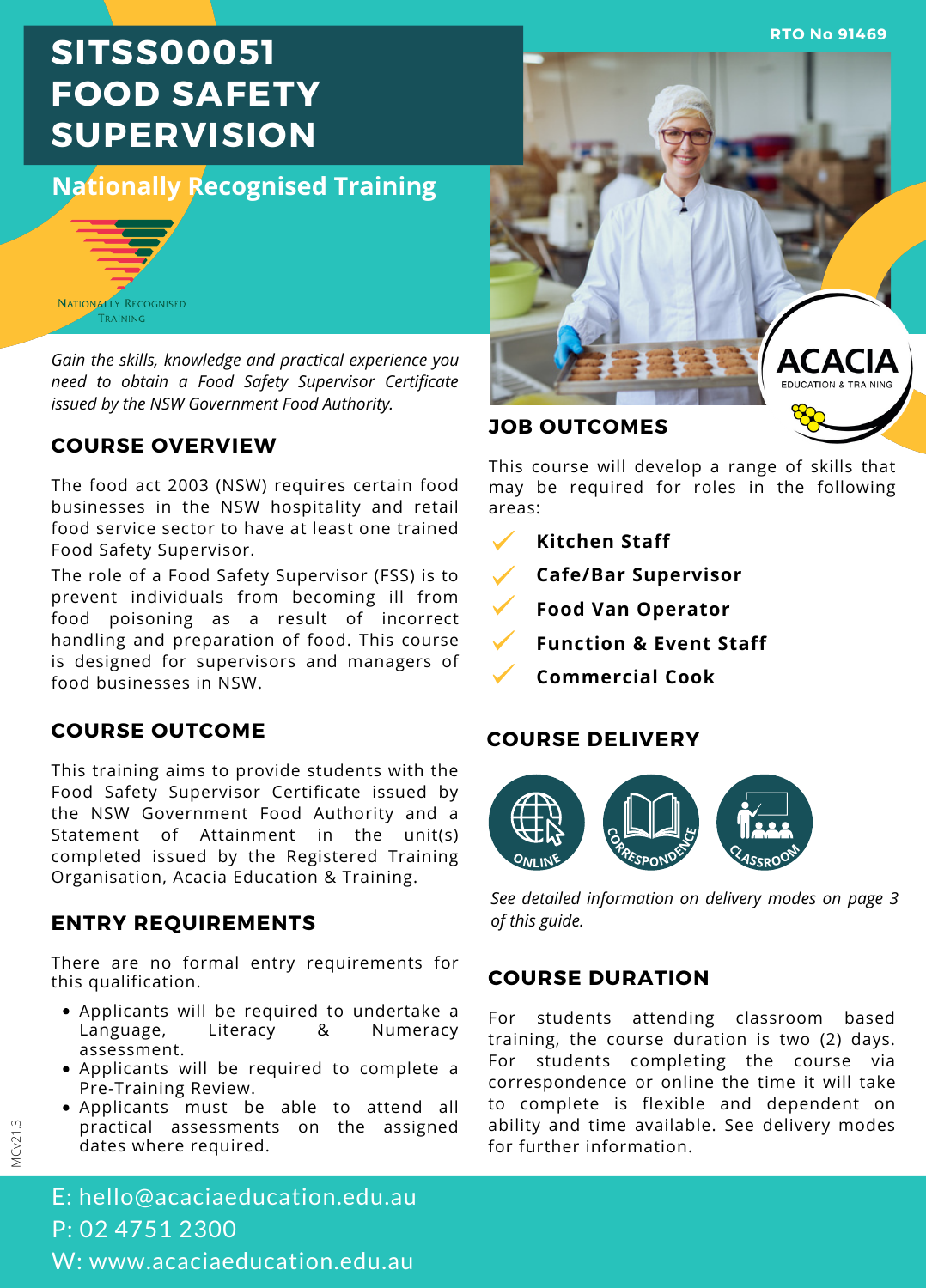# **ESSENTIAL SKILLS FOR THE WORKPLACE**



#### **WHAT THIS COURSE COVERS**

- Key features of food safety compliance requirements as they impact workers at an operational level.
- Correct personal hygiene practices to prevent contamination of food that can cause food-borne illnesses.
- HACCP (Hazard Analysis and Critical Control Points) and other food safety principles, procedures and processes as they apply to particular operations to control food hazards.
- Skills and knowledge to handle food safety during the storage, preparation, display, service and disposal of food.
- Contents or organisational food safety program, especially procedures and monitoring documents.
- Equipment operating procedures, including how to calibrate, use and clean a temperature probe and how to identify faults.

#### **COMPLETION OF THIS COURSE**

To achieve this qualification, students must successfully complete the required units of competency, as outlined on page 4 of this brochure. Where necessary, students must be able to attend all practical assessments on the assigned dates in order to successfully complete the course. Arrangements can be made to accommodate students under certain circumstances.

Upon successful completion of the Food Safety Supervisor skill set or the recertification, students will receive the:

**Food Safety Supervisor Certificate** issued by the NSW Government Food Authority

#### **and**

**Statement of Attainment in the unit(s) completed** issued by the Registered Training Organisation, Acacia Education & Training.

For more information visit

[http://www.foodauthority.nsw.gov.au/rp/fss](http://www.foodauthority.nsw.gov.au/rp/fss-food-safety-supervisors/fss-certificates) food-safety-supervisors/fss-certificates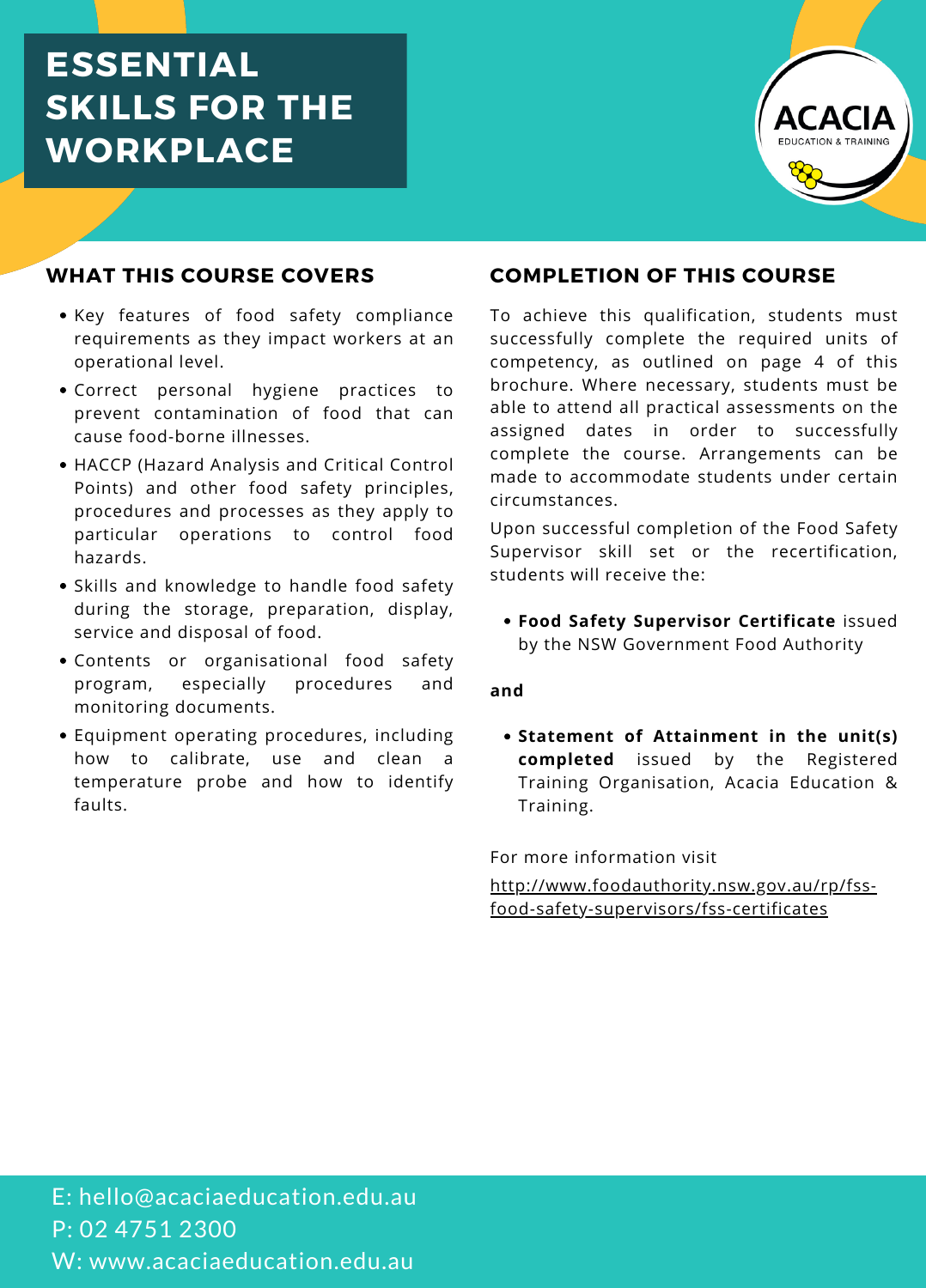# **STAY SKILLED AND KEEP IT CURRENT.**



### **COURSE DELIVERY**

This course can be delivered in a flexible program of online, correspondence or classroom training and self-paced learning activities. All delivery modes provide the students with support through their studies by a team of experienced trainers and assessors, who are on hand to answer any questions students may have and provide feedback on their progress.

#### **Classroom:**

Training and assessment takes place in a classroom and involves discussions and group activities. Classroom based training also requires some self-directed learning, where further study and assessment activities are done by participants in their own time.

This delivery mode is in a face-to-face training environment which requires the student to attend two (2) full days of training to complete both the practical and theoretical components of this course.

Acacia only offers face-to-face training in specific locations and only on specific dates. For up-to-date information about upcoming classroom based training please contact Acacia.

Group bookings may be arranged also.

#### **Online/Correspondence**

These delivery options allows the student to complete the course in their own time at a more flexible pace but must be completed and submitted within 3 months. Additional fees will be incurred at \$30 per month extension or \$50 for a 3 month extension.

The student is required to complete both the practical and theoretical components of the course. The theory based assessment can be completed at the students own pace and requires short answer responses. Resources are provided to assist in answering these questions.

The practical component of this assessment may require the student to have access to a commercial kitchen, otherwise it can be completed at home within a domestic kitchen, and to submit video evidence to Acacia so that a qualified trainer can assess the activity.

#### **Online:**

All theory assessments can be completed and submitted via our online learning system, Acacia eCloud.

#### **Correspondence:**

For theory assessments, Acacia will post the student a hard copy assessment or emailed an electronic fillable PDF assessment to be completed and posted or emailed back for review.

For any queries regarding the online or correspondence delivery modes, please contact Acacia before commencing the course.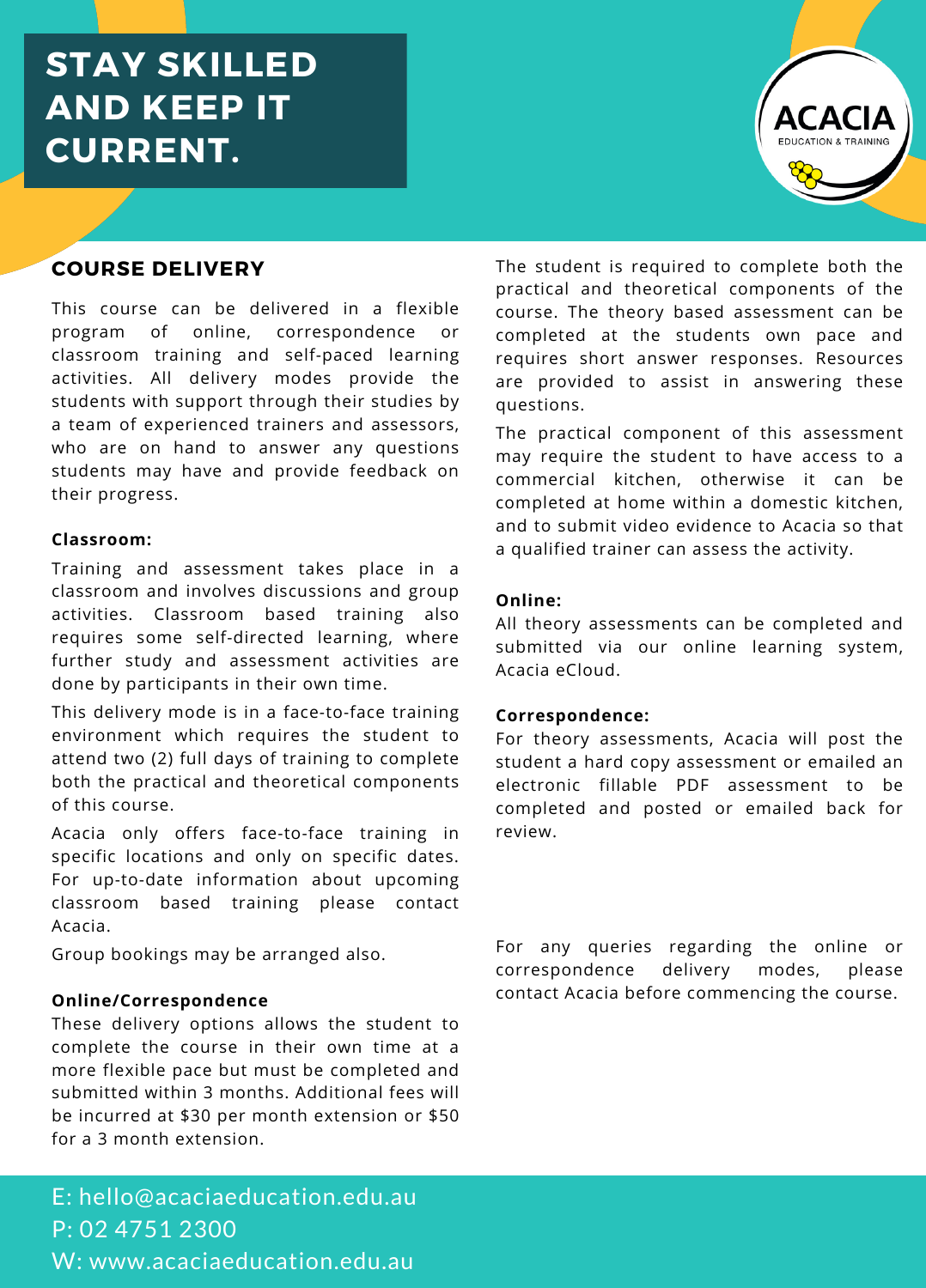# **STAY UP TO DATE IN YOUR INDUSTRY ROLE.**



### **ASSESSMENT OVERVIEW**

- Assessment: The methods in which students are assessed may include theory based assessments, case studies, projects and observations.
- This qualification is ungraded. Successful students will receive a qualification which shows their level of achievement for each unit as Competent, unless Credit Transfer of Recognition of Prior Learning (RPL)\* is granted for any units, in which case that will be indicated instead.
- Every assessment must be successfully completed to demonstrate competence in each unit.
- If a student does not successfully complete an assessment, they will be given the opportunity to undertake a second assessment at another time.
- \* All students are eligible to apply for Recognition of Prior Learning (RPL). See section on Recognition of Prior Learning within this course brochure

#### **USI (UNIQUE STUDENT IDENTIFIER)**

All students studying nationally recognised qualifications are required to register for a USI before enrolment with a registered training organisation anywhere in Australia. It is free and easy to create one online at [https://www.usi.gov.au](https://www.usi.gov.au/)

Feel free to contact Acacia Group for any help with this process.

#### **REQUIREMENTS**

Acacia is committed to providing an inclusive learning environment. Principles of access and equity for all students are applied in all programs.

**Education:** There are no formal entry requirements for this qualification.

**Minimum age:** Applicants will need to be at least 15 years old. If under 18 years of age the enrolment form will need to be signed by a parent or guardian.

**English:** This course involves reading and undertaking a range of written assessments, as well as engaging with the trainer and assessor. Furthermore, the delivery mode relies on the extensive use of written communication.

### **MATERIALS AND EQUIPMENT**

If the student is completing the training in one of our classroom based sessions all necessary training and assessment materials and computer based equipment will be provided. If the student is completing the training via correspondence students will require access to a computer with internet and Microsoft Office (or equivalent), software installed, a printer, a video recording device and may need access to a commercial kitchen. All other necessary training and assessment materials will be

provided. Students will require basic computing skills in order to complete the training.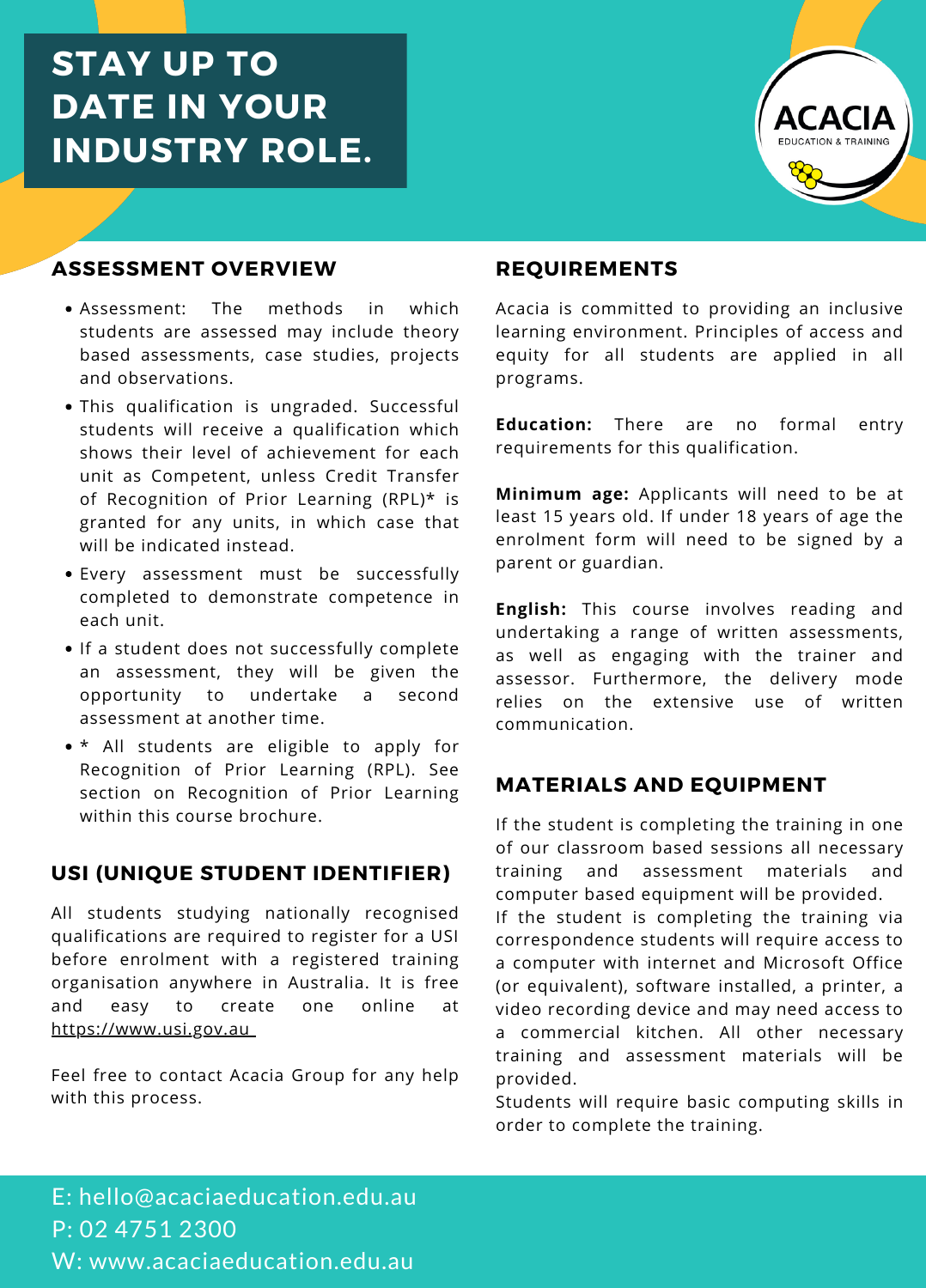# **ESSENTIAL SKILLS FOR THE WORKPLACE**



### **UNITS OF COMPETENCY**

Below are the units of competency required for this course.

#### **UNIT DESCRIPTION UNIT CODE**

Use hygienic practices for food safety SITXFSA001

Participation in safe food handling practices SITXFSA002

This skill set also requires the student to meet the State Food Authority requirements that may vary from state to state. In NSW these are called Key Focus Areas. There are three (3) additional Key Focus Areas required by the NSW Food Authority which have been embedded into the course. They include:

- Cleaning and sanitising
- Safe egg handling
- Allergen management

The video evidence needs to include a demonstration of each of the following elements:

- Clean and sanitise benches
- Wash hands
- Prepare a food or beverage item using safe food handling practices including:
	- > *Selecting and wearing the correct PPE (Personal Protective Equipment)*
	- *> Identification of Critical Control Points for food hazards*
	- *> Awareness of Cross Contamination points along the preparation process*
	- *> Monitoring of perishable/ heated foods in the danger zone*
	- *> Reporting an incident of food contamination, unsafe disposal and unsafe hygiene practices.*

The evidence needs to be demonstrated on three (3) separate instances which can be 3 separate days or 3 different preparations of food. To complete the practical the student will need access to a commercial or domestic kitchen including:

- A sink with hot water
- Cleaning and sanitising materials
- Waste disposal
- Paper towel
- Ingredients for food preparation
- Thermometer for recording food temperatures
- Fridge/cool room for storing ingredients correctly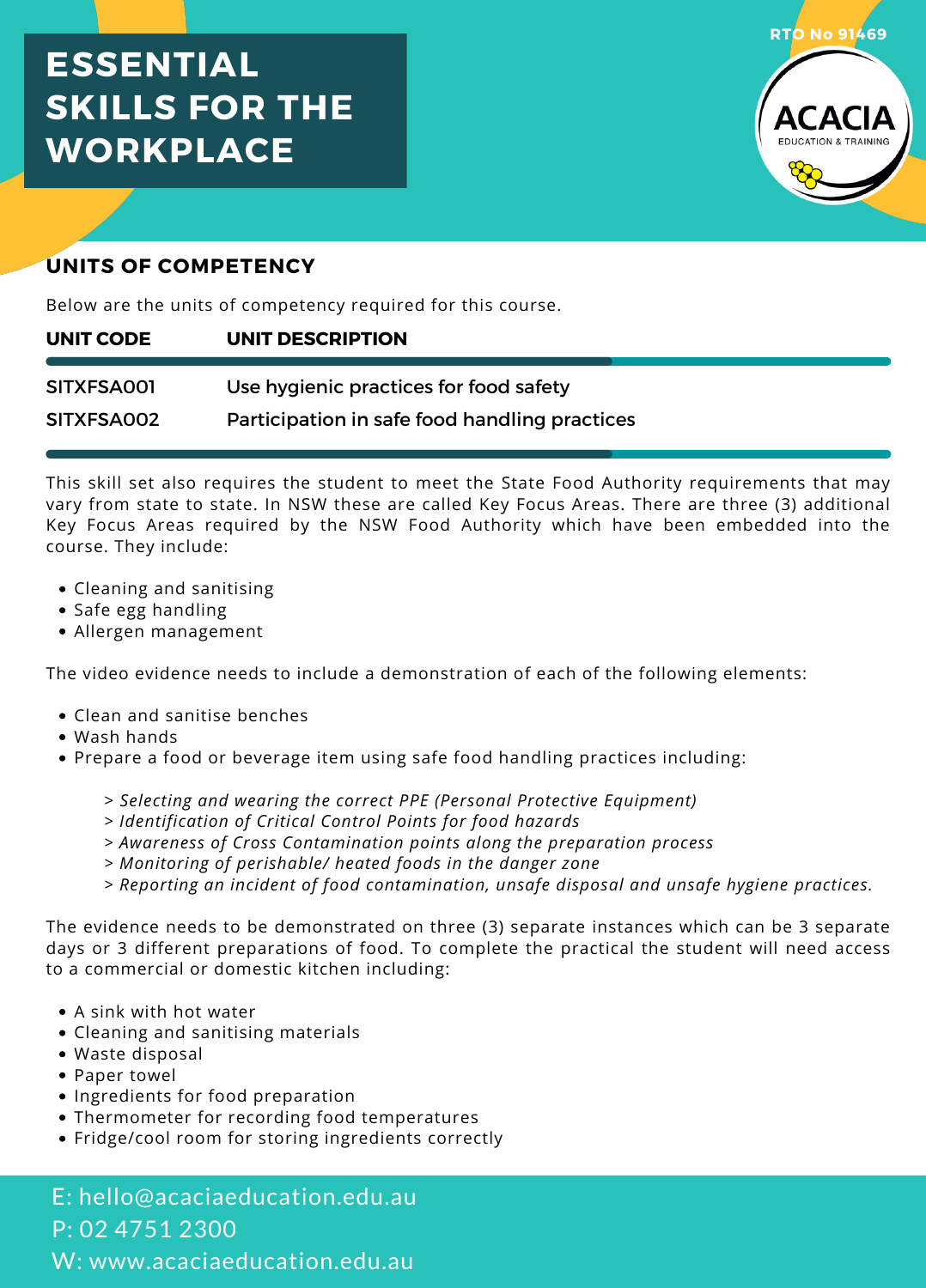# **DISCOVER HOW TO BUILD YOUR FUTURE TODAY.**



### **FOOD SAFETY SUPERVISOR RECERTIFICATION TRAINING**

Food Safety Supervisor certificates expire five (5) years from the date of issue. The expiry date is printed on each certificate. When a Food Safety Supervisor's Certificate is due to expire, the FSS will need to enrol in recertification training. This includes a recertification assessment which demonstrates the continued understanding of food safety as well as the key focus areas required by the NSW Food Authority:

- Allergen Management
- Safe Egg Handling
- Cleaning and Sanitising

When a Food Safety Supervisor's certificate expires, the business has **30 working days** to ensure:

- 1.The FSS renews their training; or
- 2.Another FSS with a current qualification is appointed.

After thirty (30) days the Food Safety Supervisor will need to complete the full Food Safety Supervisor course if they wish to obtain their NSW Food Authority certification.

To complete the recertification the student will require access to a commercial kitchen (either as an employee or a volunteer). This food workplace should:

- Have an operation commercial food preparation area, bar or kitchen with the fixtures, large and small equipment and workplace documentation defined in the assessment; can be a real industry workplace simulated industry environment such as a training kitchen servicing customers.
- Have real food ingredients and food items.
- Be fully equipped for food preparation (e.g. a commercial kitchen, catering production line or food preparation area of a food outlet.

### **ADDITIONAL KEY ELEMENTS**

If you already have completed the units SITXFSA001 and SITXFSA002 with another RTO but now need a Food Safety Supervisor Certificate, you will only need to complete the additional Key Elements to qualify for the NSW Food Authority Certificate.

You will be required to provide your transcript showing the 2 units SITXFSA001 and SITXFSA002. Acacia will then need to verify these via USI Transcript or by contacting the issuing RTO. You will also be required to complete a Credit Transfer form.

See pricing under Fees on page 7, Option 3. Contact us to find out more about this process.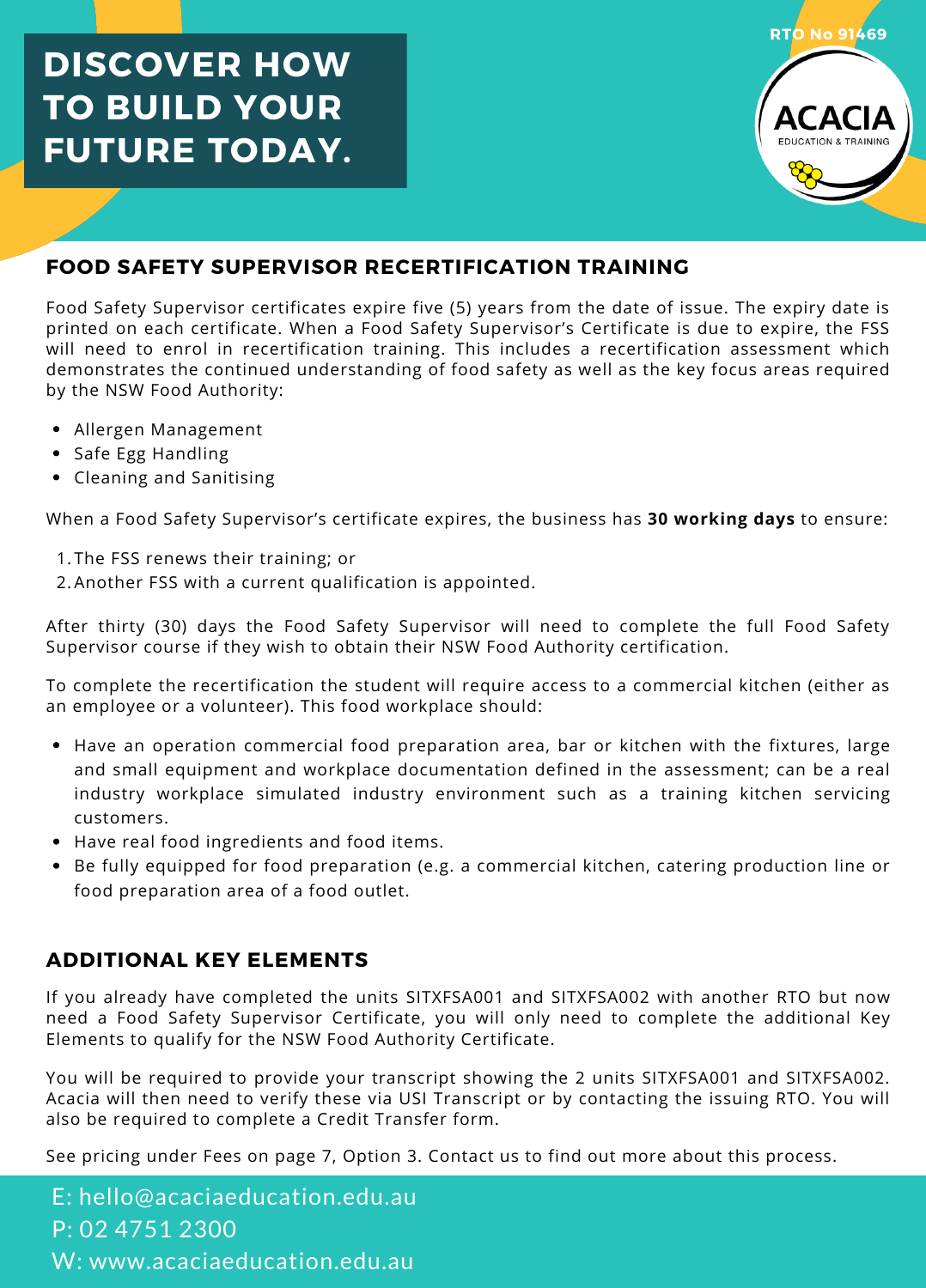# **STAY UP TO DATE IN YOUR INDUSTRY ROLE.**



## **REPLACING A FOOD SAFETY SUPERVISOR CERTIFICATE**

Acacia Education & Training can only replace statements of attainment that it originally issued. If a replacement Statement of Attainment is needed the FSS can contact Acacia to provide us with their name, date of birth, address and reason for replacement and we can organise to have one posted.

If a replacement Food Safety Supervisor Certificate is needed due to a change, e.g. name, the FSS can contact either Acacia Education & Training or the NSW Food Authority.

If a Food Safety Supervisor Certificate is lost or damaged, the FSS can contact either Acacia or the NSW Food Authority to request a replacement.

Replacement certificates retain the original issue and expiry date. A FSS looking to replace an expired or soon-to-expire certificate will need recertification, see page 5 for further information.

Please note, there is a small charge associated with re-issuing a Statement of Attainment and a Food Safety Supervisor Certificate.

#### **FEES**

|                                                                                                                                                                   | <b>Correspondence/Online</b> | Classroom                                                                              |
|-------------------------------------------------------------------------------------------------------------------------------------------------------------------|------------------------------|----------------------------------------------------------------------------------------|
| Option 1 - Skill Set<br>Includes the units:<br>SITXFSA001 Use hygienic practices for food safety<br>and<br>SITXFSA002 Participate in safe food handling practices | \$250                        | Prices determined on<br>a case-by-case basis.<br>Please contact Acacia<br>for a quote. |
| <b>Option 2 - Recertification</b>                                                                                                                                 | \$160                        |                                                                                        |
| <b>Option 3 - Additional Key Elements</b>                                                                                                                         | \$99                         |                                                                                        |

#### **EXTENSION FEES**

Where students do not meet the 3 month completion timeframe expected for the online or correspondence delivery mode, additional fees will be incurred at \$30 per month extension or \$50 for a 3 month extension.